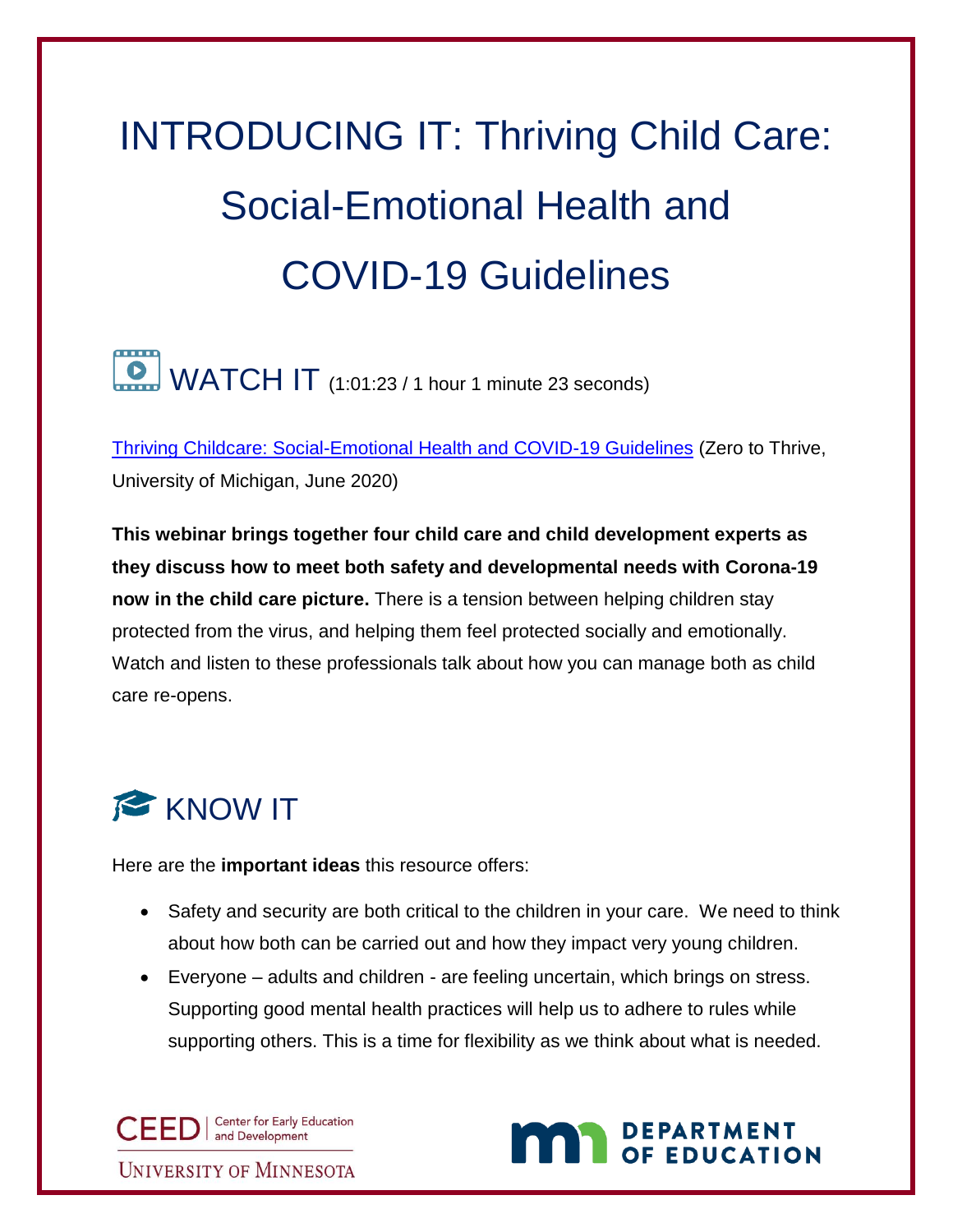- Children rely on their caregivers to be emotionally supportive; they need to access us. Experiences may have challenged their sense of safety while away from child care, and they may feel they were abandoned by care providers. Be prepared for a difference in the child's perspective about you and about being in child care upon their return.
- Care providers can use the skills they have on dealing with separation anxiety and transitions, but they may need to start with practices at a more basic level compared to where the child was before the pandemic.
- It may take weeks for children to transition. Look for changes in typical behavior as cues that the child is feeling stress. He may: shut down, show aggression, show heightened separation anxiety, be emotionally flat, have difficulty napping/sleeping, complain of stomachaches/headaches, or be inconsolable. Pay attention to both the duration and the intensity of the behaviors.
- Be prepared to alter schedules and call in additional support such as mental health consultation or Part C services for the child, and supports for staff.
- The child's job during these years is to play, make friends and learn. Each individual child will go about these tasks differently, depending upon their unique temperament and experiences. If you are seeing challenging behaviors, think about these factors as you consider the child.
- Behaviors give voice to feelings. When seeing challenging behavior in a child or adult, take a pause and wonder why – ask yourself what is needed. The same needs you identify in a child may be the same needs for the child's parent. Reassure both that you are there to help them feel safe and secure.
- Parents may show negative feelings due to anxiety, missing their child, uncertainty over safety, feeling a lack of control. Communication and collaboration to address concerns can help.
- Teachers need support in order to stay emotionally available. Connect, plan, ask for assistance, and seek out reflective consultation and professional groups.
- We can be physically distanced and offer emotional support to children eye contact, maintaining calm, the use of a favorite toy or object can offer children a feeling of security.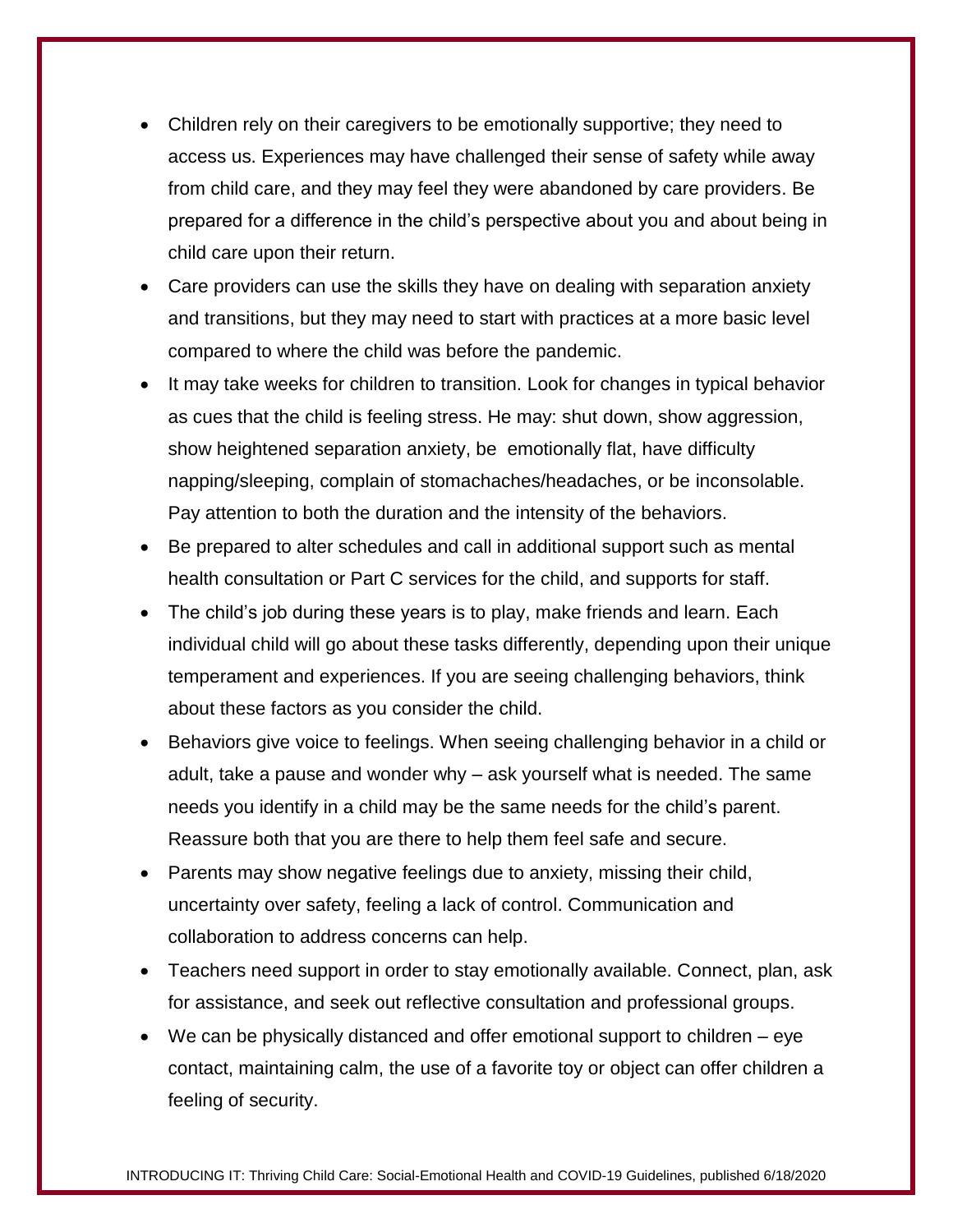Continue to practice self- care - we need to be calm to share our calm

Here are some terms in the resource that may not be familiar to you:

**Temperament** describes the individual differences in emotion, motor activation and attentional reaction to stimuli. Characteristics of temperament include activity level, distractibility, adaptability, sensitivity, and quality of mood. There are three major types of temperament: easy, slow-to-warm-up, and difficult. Temperament plays a big role in shaping children's outcomes, it influences the way they interact with their environment, and it impacts how adults and other children respond to them.

**Transitional object** refers to a physical item, such as a blanket or stuffed animal used by young children to reduce anxiety or provide comfort. It serves as an extension of a young child's primary caregiver, usually the mother.

**Regulate i**s the measure of control a person has over thoughts, feelings, and behaviors.

**Affect** is a person's expression or display of emotion or feelings through facial expressions, hand gestures, voice tone, and other emotional signs such as laughter or tears.

**Self-care** is any activity we deliberately do to take care of our physical, mental or emotional health.

## **RECALL IT**

Let's see what you learned from this resource!

- 1. **True or false:** Children may feel the extended time away from care providers as abandonment.
- 2. **True or false:** Parents may have the same negative feelings as their children.
- 3. **True or false:** Caregivers need support during this time of transition.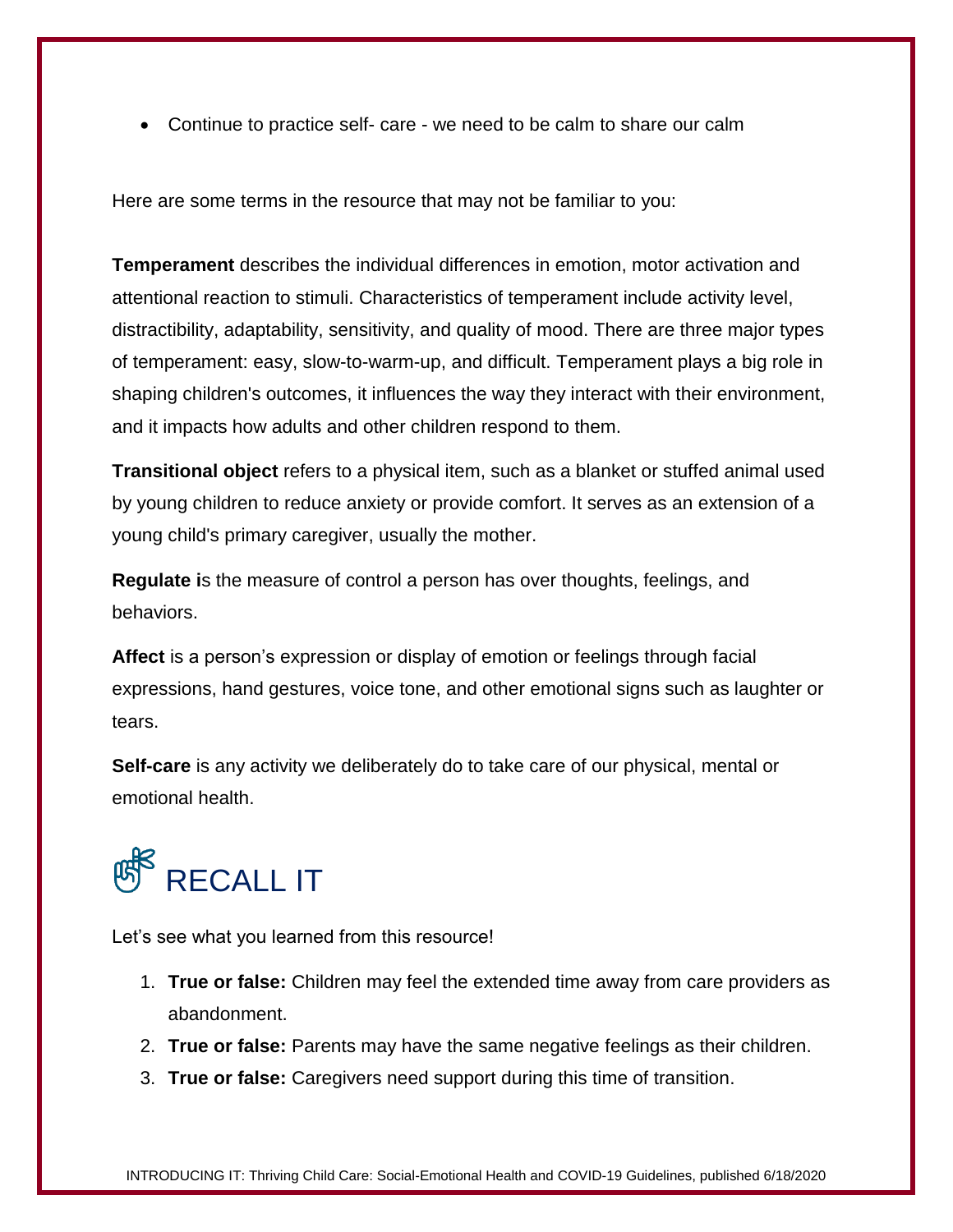4. **True or false:** It isn't possible to maintain safe physical distance while offering emotional support to children.



Take a few minutes to consider these questions. If you want to, write your thoughts down.

- 1. Think about how you offer emotional support to the children in your care. What did you do before the pandemic that will need to change? How does that make you feel? How do you think it will make the child feel? What ideas do you have to help manage this change?
- 2. The speakers talked about playing and making friends as the young child's job. How might the new guidelines impact children in doing these jobs? What ideas do you have to help children accomplish them while keeping them physically distanced?
- 3. Why do you think the speakers spent time talking about taking care of yourself? Why is or isn't this important?



Here are some ideas to try:

1. Take some time to think about the major pieces of the day that may make parents anxious, like drop off, pick up, and snack time. Write down what: you will do, what the children will do, and when applicable, what the parents will do. Now think about how you will share this information with parents. Provide them this information and invite them to ask questions and collaborate so that everyone feels safe and reassured.